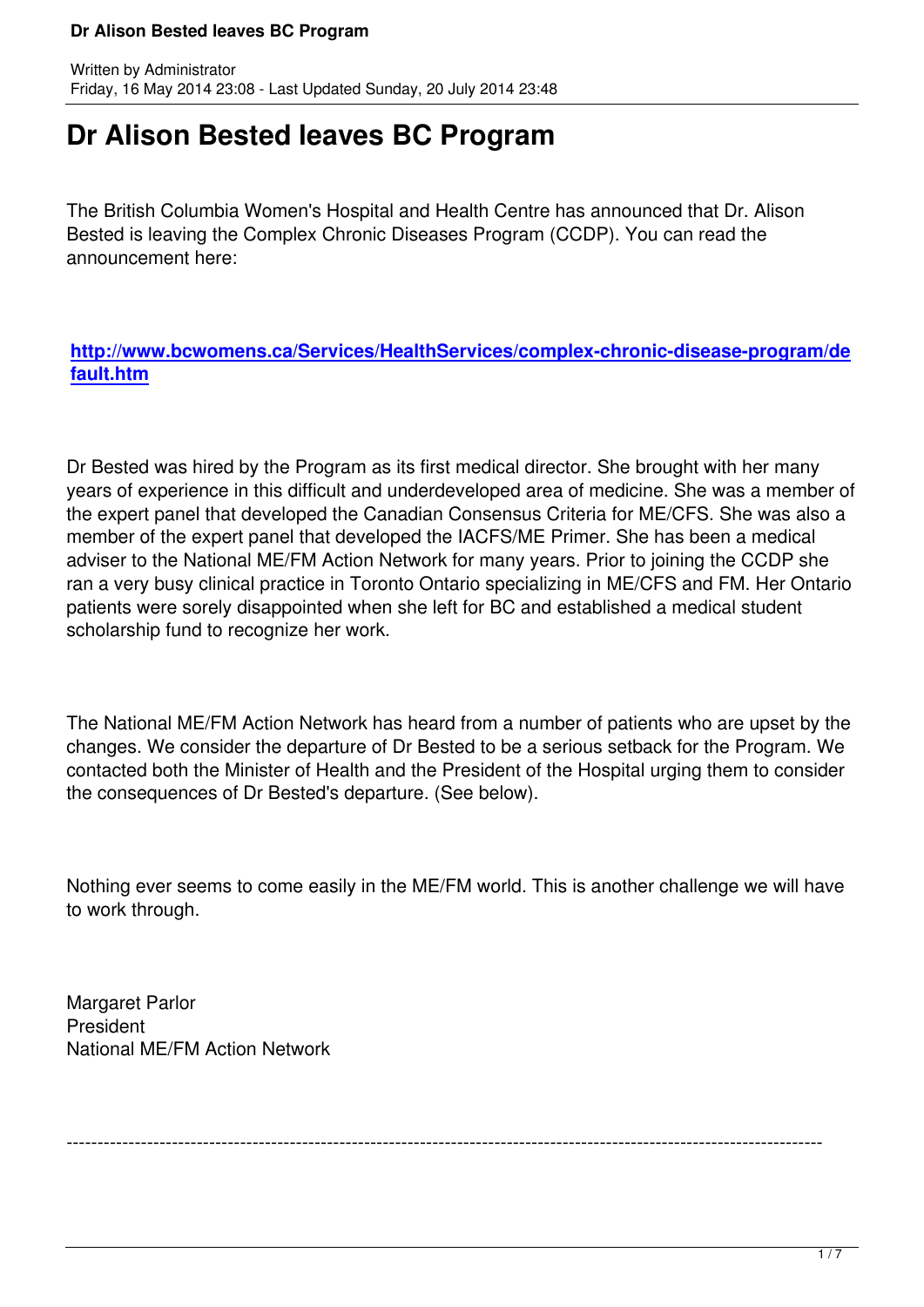## **Email to BC Minister of Health: hlth.minister@gov.bc.ca**

On 2014-05-08 18:11, MEFM Acti[on Network wrote:](mailto:hlth.minister@gov.bc.ca)

 I am very disappointed that I have not been contacted by an official in the Minister's office in response to my phone call early Mondayafternoon. I did receive a call from a Ministry official responsible for patient and client relations who quickly recognized that my question was not in her domain. I also received a call from Dr David Patrick of BCCDC and UBC but there was no indication that he was representing the Minister's office.

I believe that

 $\sim$ 

 $\sim$ 

-

-

 $\sim$ 

the Chronic Complex Diseases Program is on the verge of collapse

the collapse of the CCDP would be devastating to patients in BC and would be noticed by the ME/FM community around the world

the collapse of the CCDP would reflect badly on the Minister and on the government of BC who established the program in the first place

there was a window of opportunity to save the program

the Minister's office has an important role to play in saving the program.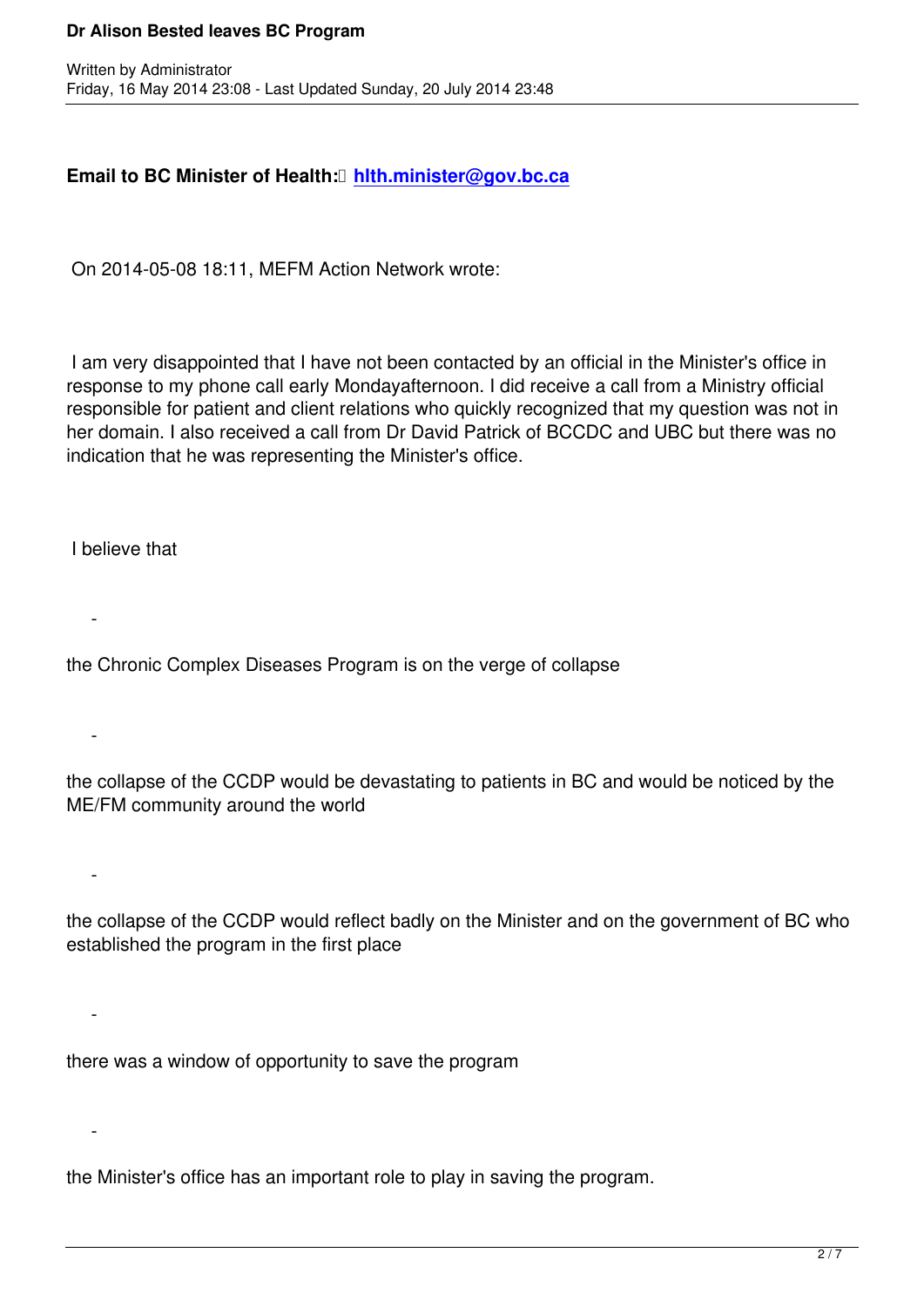I am not sure how long that window of opportunity will stay open, or even if it is still open. Valuable time has been lost. I hope that the Minister's office steps forward while there is still the opportunity to save the program.

Margaret Parlor

Written by Administrator and Administrator and Administrator and Administrator and Administrator and Administrator and Administrator and Administrator and Administrator and Administrator and Administrator and Administrator

President

National ME/FM Action Network

-------------------------------------------------------------------------------------------------------------------------------

Email Response:

1009812

Ms. Margaret Parlor

mefminfo@mefmaction.com

[Dear Ms. Parlor:](mailto:mefminfo@mefmaction.com)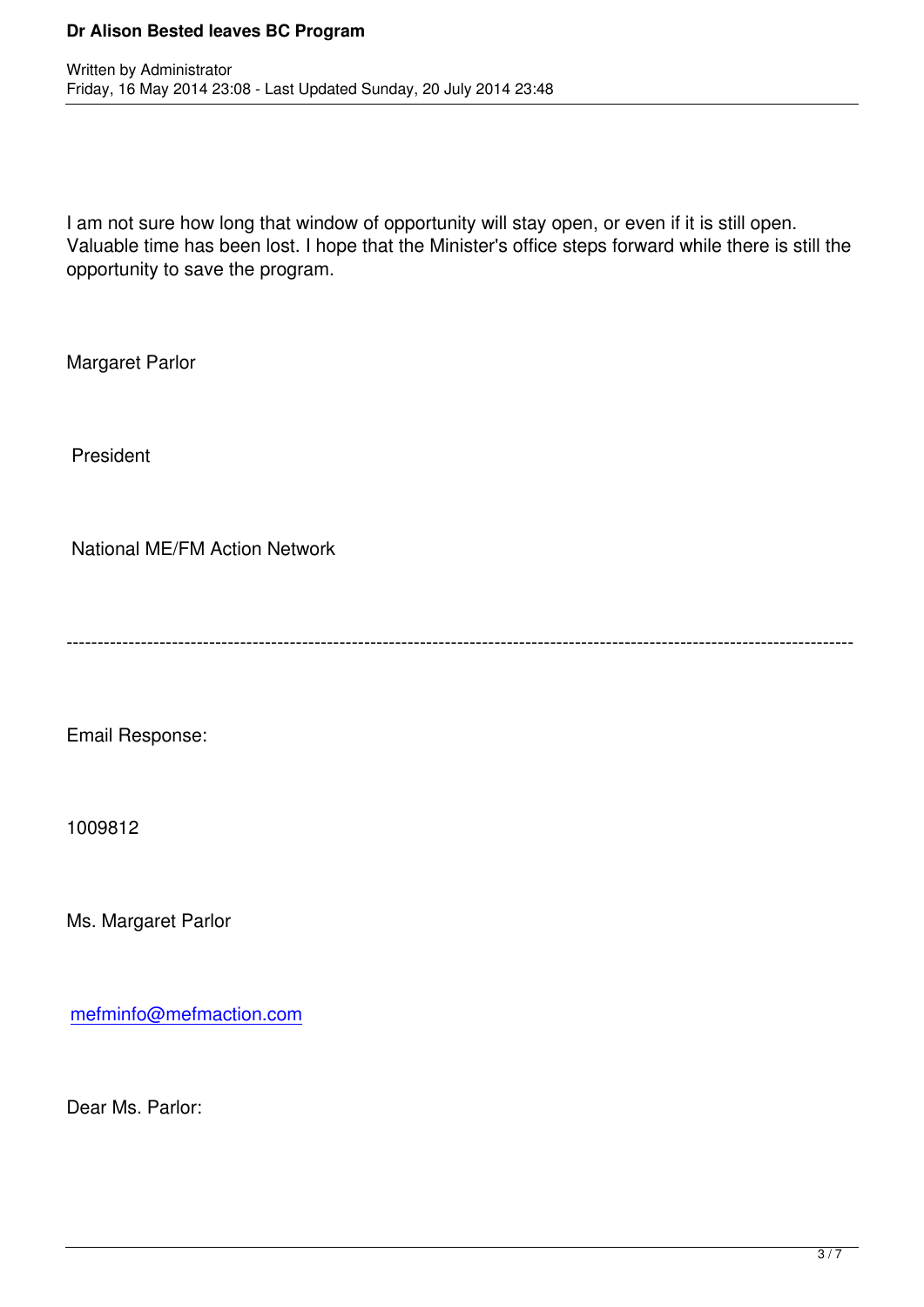The email you sent to the Ministry of Health email on May 8, 2014 regarding the Complex Chronic Diseases Program has been forwarded to me for response.

I appreciate your concern for this program.

The Ministry of Health provides stewardship for British Columbia's health care system through policies, guidelines and the ongoing monitoring and evaluation of health authority performance against defined expectations. The regional health authorities are responsible for planning, managing and delivering publicly funded health care services within their jurisdictions.

BC Women's Hospital (BCWH), which falls under the Provincial Health Services Authority, recently conducted a review of the Complex Chronic Diseases Program to assess its strengths and areas for improvement. As a result of the review, a number of changes were made. While it was hoped that all clinicians who were participating in the program would support the changes, Dr. Bested made the decision to depart.

BCWH is committed to ensuring the continuity and the highest standards of on-going care to their patients and families. A transition plan is in place and Dr. Stephanie Rhone, Senior Medical Director, Ambulatory Programs and Dr. Wee-Shian Chan, Head, Department of Medicine have been appointed as interim co-leads of the Complex Chronic Diseases Program.

I appreciate the opportunity to respond to your concerns. If you have further questions, I encourage you to contact Ms. Cheryl Davies, Vice-President, Patient Care Services, by email at:  $cdavies2@cw(bcca or by telephone at: 604 875-2856.$ 

Sin[cerely,](mailto:cdavies2@cw.bc.ca)

Michele Lane

Executive Director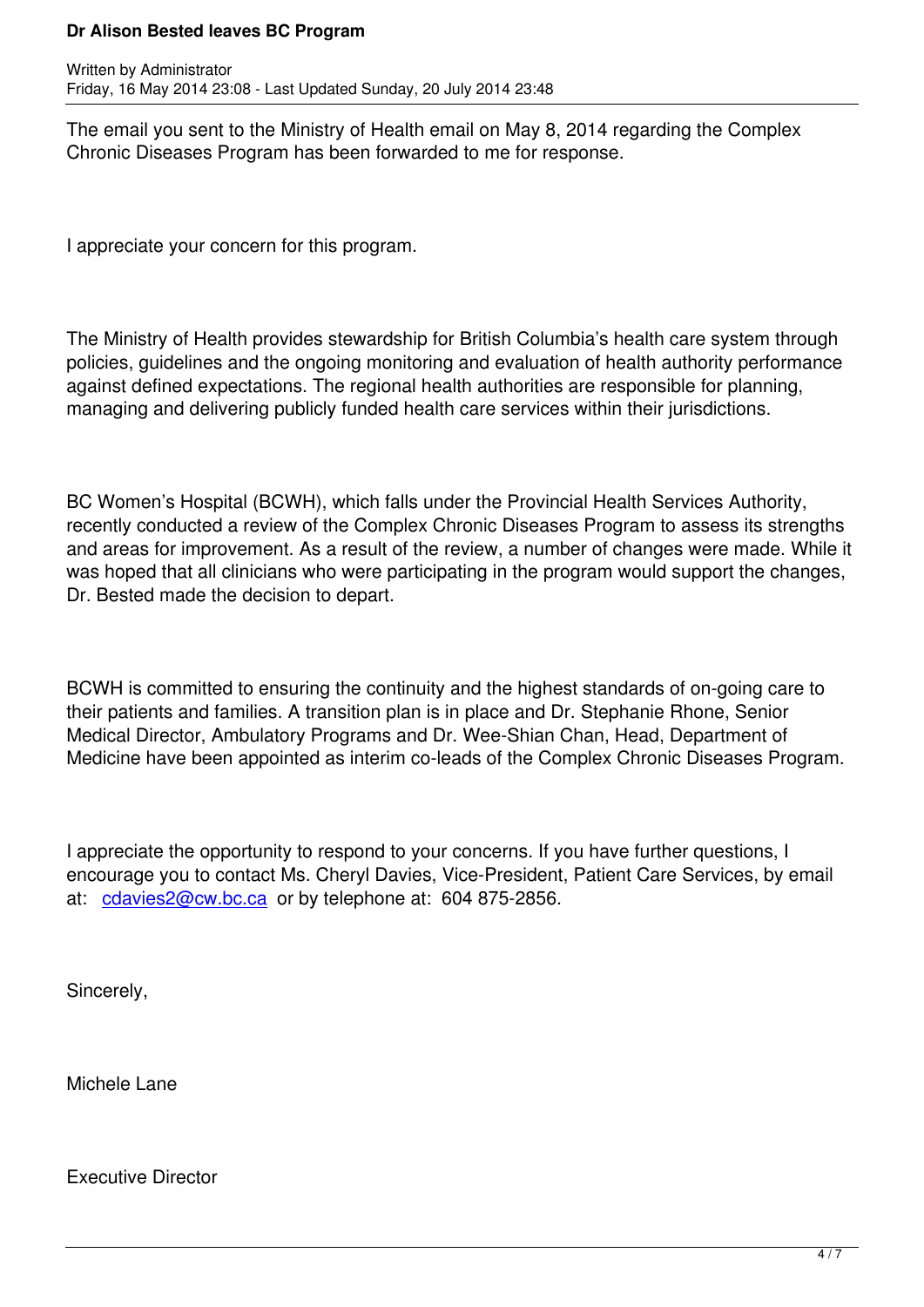pc: Ms. Cheryl Davies

----------------------------------------------------------------------------------------------------------------------------

Email to Hospital President Dr Jan Christilaw:

On 2014-05-14 11:10, President National ME/FM Action Network wrote:

To: Dr Jan Christilaw, President, BC Women's Hospital & Health Centre

In our opinion, it is a terrible mistake to let Dr Alison Bested leave the Complex Chronic Diseases Program.

The National ME/FM Action Network is a registered Charity founded in 1993 to support Canadians with ME/CFS and/or FM. We work closely with provincial and local groups, as well as with international organizations. We take a great interest in Lyme issues because the symptoms of Lyme overlap significantly. Our organization was involved in the establishment of the CCDP. Several of us worked with Dr Patrick in setting up the clinic and one of our directors, Sherri Todd, sits on the Community Advisory Board.

ME/CFS and FM are complex diseases. ME/CFS is associated with immune system abnormalities, neuroendocrine dysregulation, brain abnormalities, cognitive impairment, autonomic dysfunction, cardiovascular abnormalities, and mitochondiral/energy production abnormalities. There appears to be a genetic predisposition. (This information is cited from the IACFS/ME Primer for Clinical Practitioners.) FM is not as well documented but may share many or all these issues.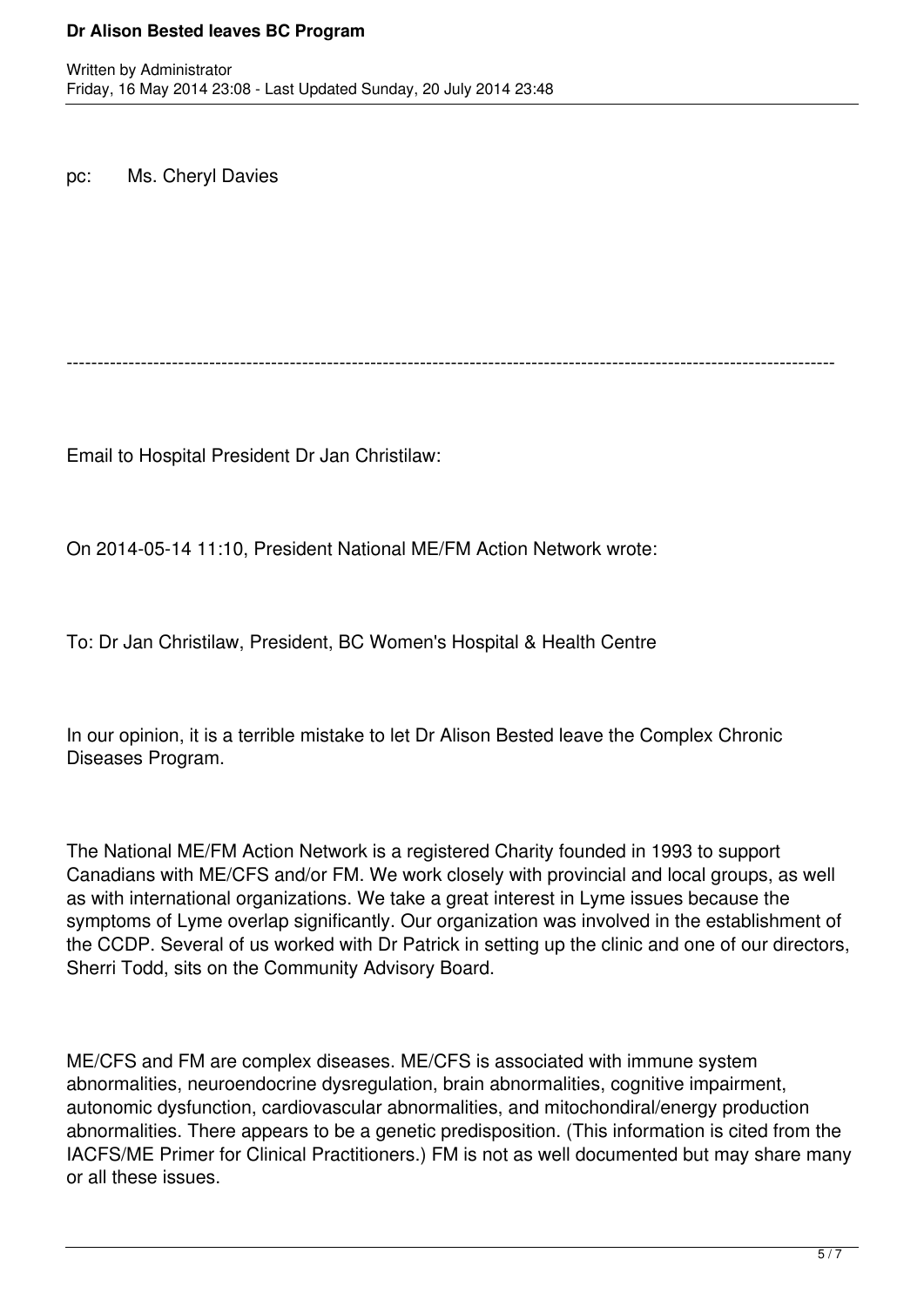A valuable source of information about ME/CFS and FM in Canada is the Canadian Community Health Survey conducted by Statistics Canada. The 2010 survey showed that there were 95,000 British Columbians with the diagnosis of Chronic Fatigue Syndrome, Fibromyalgia or both. The survey shows that people with CFS and FM experience a high degree of disability and disadvantage and that these conditions are associated with a high number of co-morbidities. It also shows that CFS and FM patients are make numerous visits to family doctors, specialists and alternate care providers and yet their needs are still not being met. The survey confirms what our organization had learned though our contact with the ME/FM community over the years.

Health system capacity is a serious issue for ME/CFS and FM. There is no official speciality for ME/CFS and very few doctors have chosen to focus on the area. FM was served by rheumatologists but they are withdrawing services. Patients everywhere often encounter health professionals who are uninformed or are misinformed. ME/CFS and FM patients need services but they are hard to find. Services are important. As a recent Ontario study noted,

*where study participants did find expert health professionals who were familiar with their conditions, they had exceptional, life-changing, often life-saving positive support which raised their quality of life, and in significant cases, restored productivity and ability to function in many social spheres.*

We were therefore very pleased when the government of British Columbia announced the establishment of the Complex Chronic Diseases Program to serve patients with ME/CFS, FM and Lyme Disease. BC was taking a leadership role to address very important issues. The announcement was welcomed in BC, in Canada and internationally. We were also very pleased when the Program hired Dr Alison Bested as medical director. Dr Bested has an excellent reputation in the ME/FM world. She was a member of the expert panel that developed the highly respected Canadian Consensus Criteria. She was a member of the panel that developed the highly respected IACFS/ME Primer for Clinical Practitioners. She had a busy practice in Toronto and her patients were very distressed when she left. With her experience and wisdom, Dr Bested is a very rare and valuable resource.

The source of stress seems to be the waiting list for the program. The waiting list is no surprise considering that there are 95,000 British Columbians with CFS and/or FM and this area is poorly served. The problem won't be solved quickly. Imagine that there was a waiting list for AIDS services. The solution wouldn't be to let the AIDS expert leave, to put specialists from